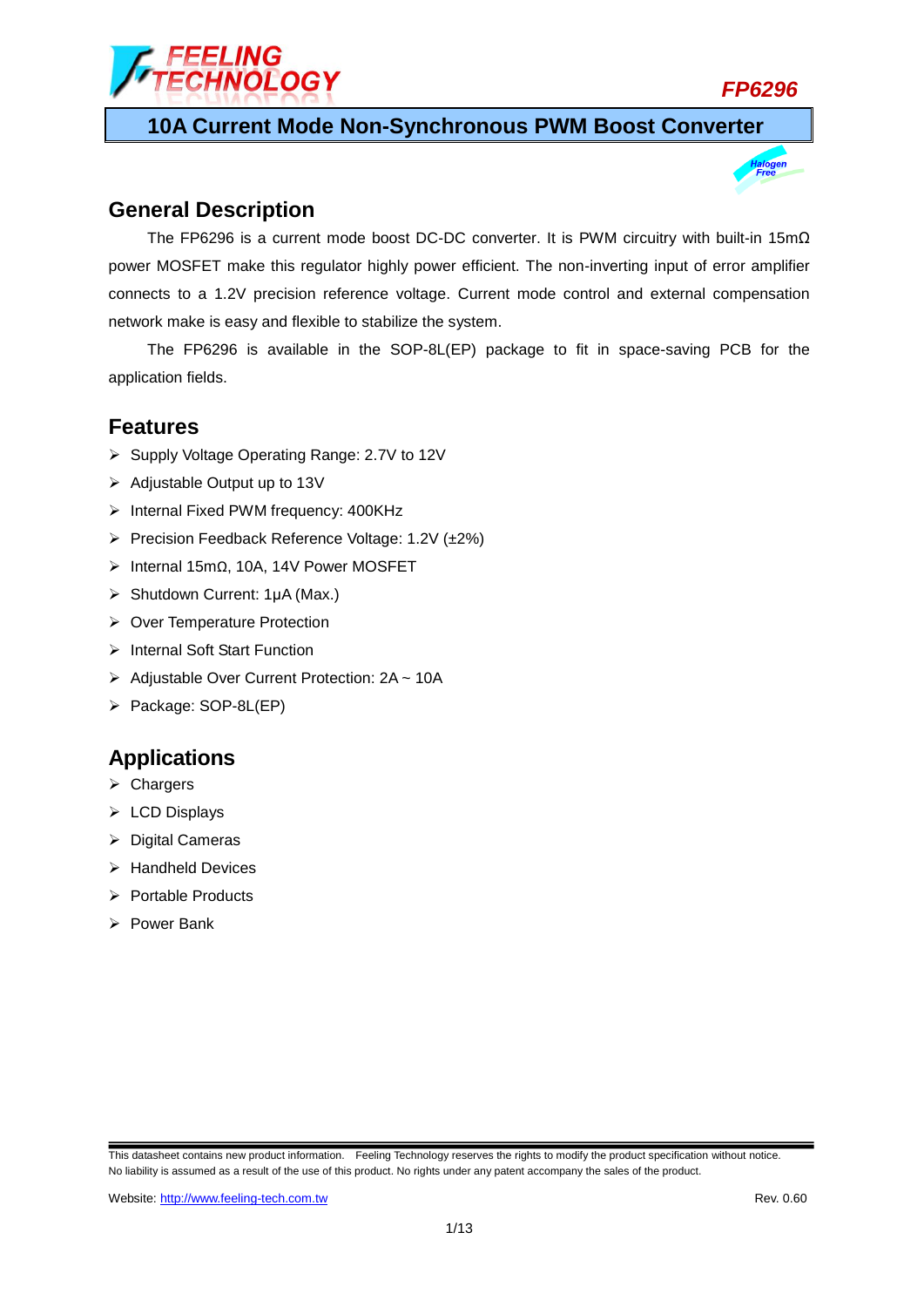

*FP6296*

# **Typical Application Circuit**



## **Function Block Diagram**



This datasheet contains new product information. Feeling Technology reserves the rights to modify the product specification without notice. No liability is assumed as a result of the use of this product. No rights under any patent accompany the sales of the product.

Website: http://www.feeling-tech.com.tw Rev. 0.60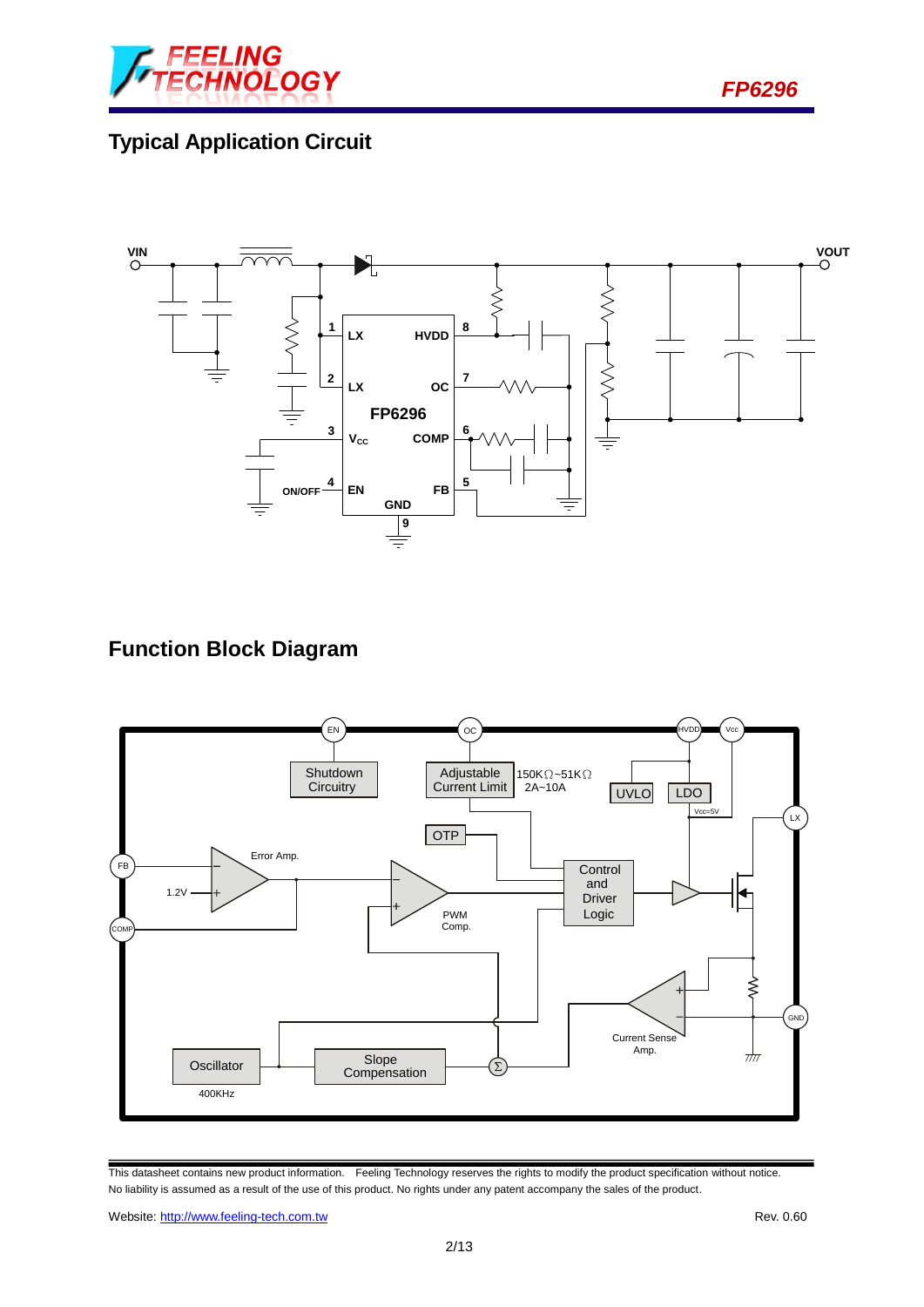

## **Pin Descriptions**

#### **SOP-8L(EP)**

LX  $\boxed{1}$  $LX \Box 2$ Vcc  $\Box$ 3 <sup>4</sup> <sup>8</sup> 7 OC 6 COMP  $5$  FB 8 HVDD  $EN$   $4$ FB FP6296 XXx-XXL Top View

#### Bottom View



| <b>Name</b> | No.       | 110 | <b>Description</b>                                             |  |
|-------------|-----------|-----|----------------------------------------------------------------|--|
| LX.         | 1         |     | <b>Power Switch Output</b>                                     |  |
| LX          | 2         |     | <b>Power Switch Output</b>                                     |  |
| Vcc         | 3         | P   | Power Supply for Internal Control Circuits<br>and Gate Drivers |  |
| FN          | 4         |     | Enable Control (Active High)                                   |  |
| <b>FB</b>   | 5         |     | <b>Error Amplifier Inverting Input</b>                         |  |
| <b>COMP</b> | 6         | O   | Compensation                                                   |  |
| OC          | 7         |     | Adjustable Current Limit (Floating Invalid)                    |  |
| <b>HVDD</b> | 8         | P   | <b>IC Power Supply</b>                                         |  |
| GND         | <b>FP</b> | P   | IC Ground (Exposed PAD) - Must Connect to<br>Ground            |  |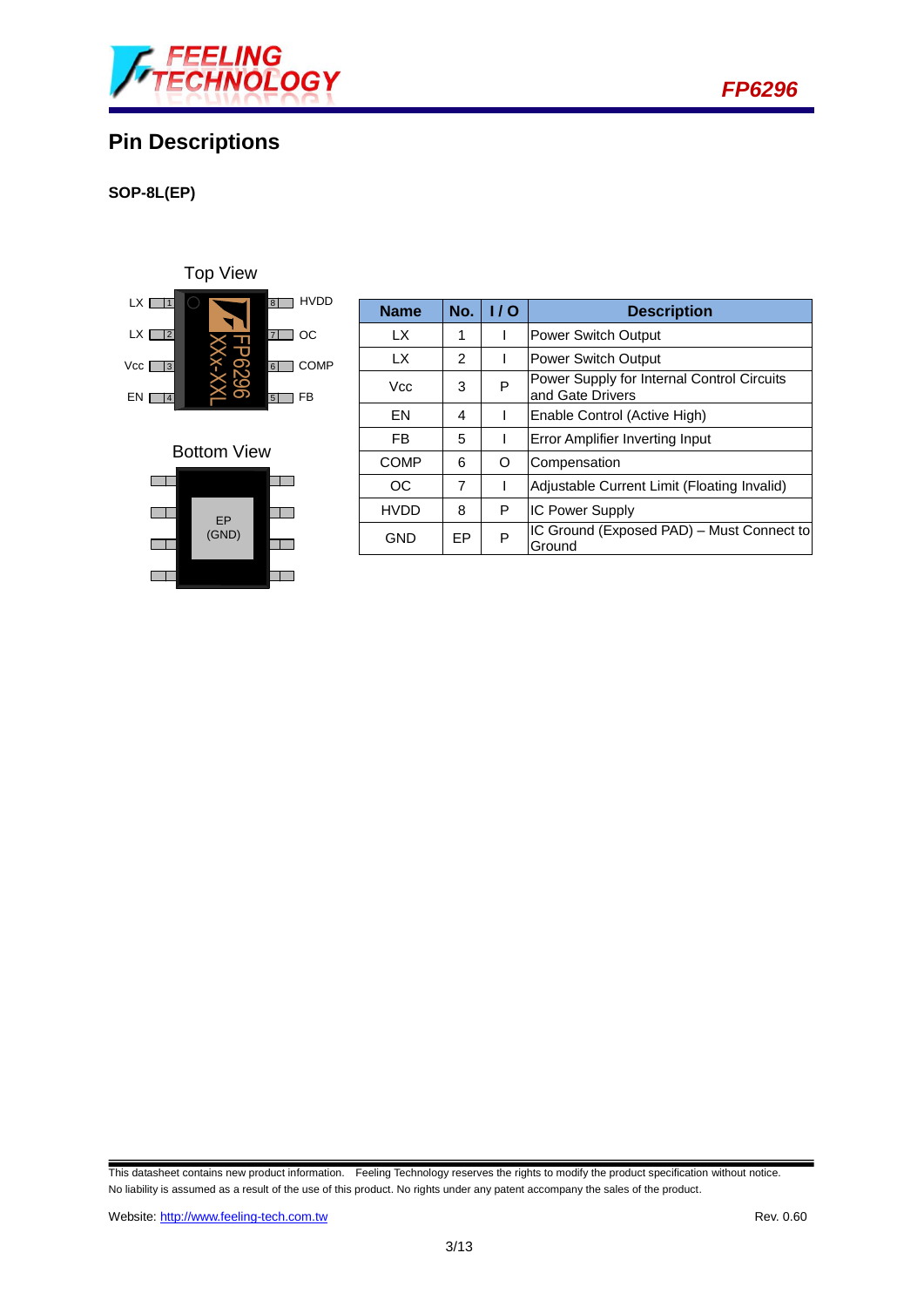

## **Marking Information**



### **SOP-8L(EP)**



**Halogen Free**: Halogen free product indicator **Lot Number**: Wafer lot number's last two digits

For Example  $\rightarrow$  Lot : 123466  $\rightarrow$  XXx-66L

**Internal ID**: Internal Identification Code

**Per-Half Month**: Production period indicator in half month time unit

- For Example :  $A \rightarrow$  First Half Month of January
	- $B \rightarrow$  Second Half Month of January
	- $C \rightarrow$  First Half Month of February
	- $D \rightarrow$  Second Half Month of February

Year: Production year's last digit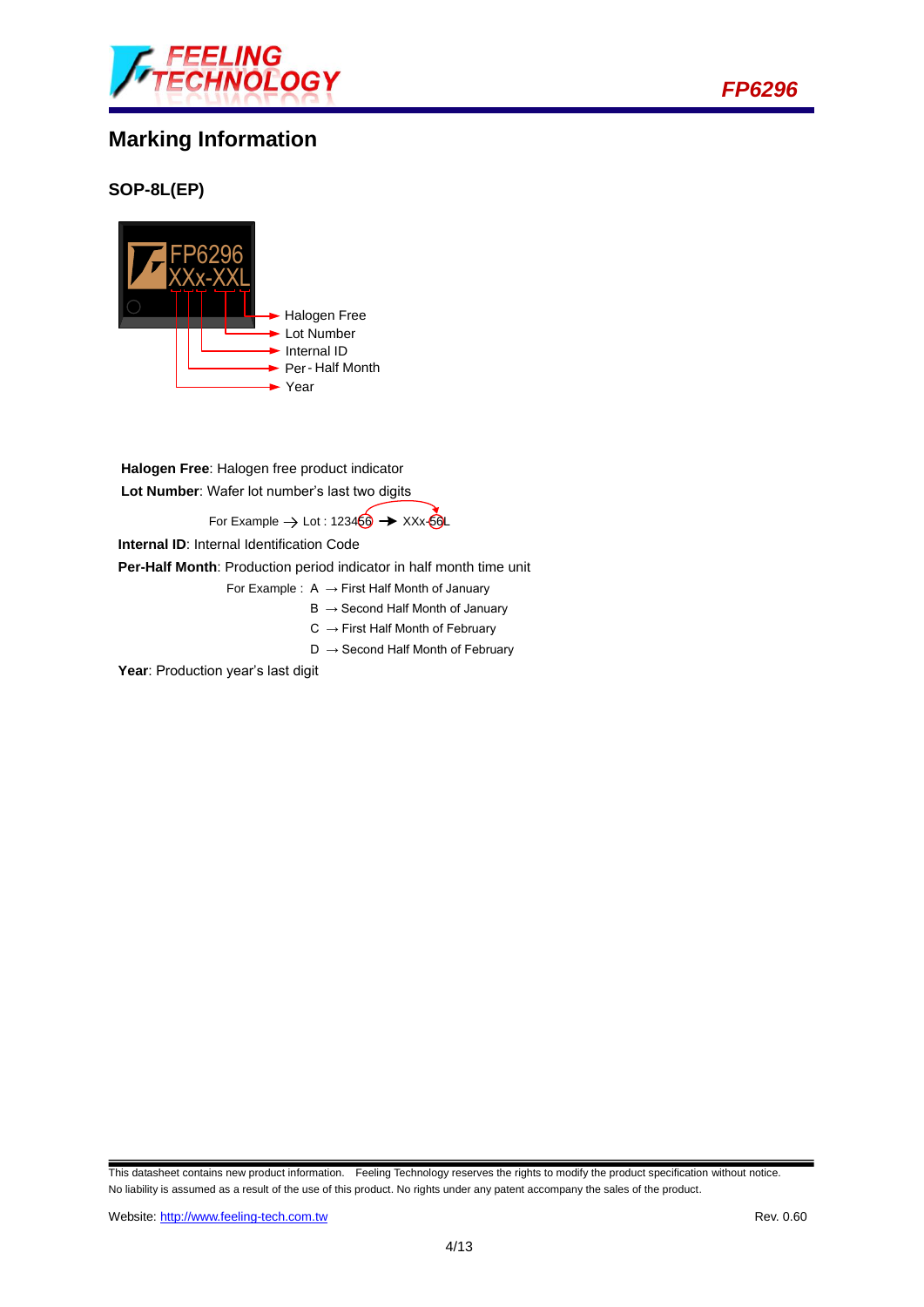

### **Ordering Information**

| <b>Part Number</b> | <b>Operating Temperature</b> | Package    | <b>MOQ</b> | <b>Description</b> |
|--------------------|------------------------------|------------|------------|--------------------|
| FP6296XR-G1        | -25°C ~ 85°C                 | SOP-8L(EP) | 2500EA     | Tape & Reel        |

### **Absolute Maximum Ratings**

| <b>Parameter</b>                         | <b>Symbol</b>              | <b>Conditions</b>   | Min.     | Typ. | Max.   | Unit            |
|------------------------------------------|----------------------------|---------------------|----------|------|--------|-----------------|
| Supply Voltage                           | <b>HVDD</b>                |                     | 0        |      | 12     | V               |
| LX Voltage                               | $V_{LX}$                   |                     | $\Omega$ |      | 14     | V               |
| Others Pin Voltage                       |                            |                     | $\Omega$ |      | 6      | V               |
| Thermal Resistance (Junction to Ambient) | $\theta_{JA}$              |                     |          |      | $+60$  | $\degree$ C / W |
| Thermal Resistance (Junction to Case)    | $\theta_{\rm JC}$          |                     |          |      | $+10$  | $\degree$ C / W |
| Junction Temperature                     | TJ                         |                     |          |      | $+150$ | °C              |
| <b>Operating Temperature</b>             | Top                        |                     | $-25$    |      | $+85$  | °C              |
| Storage Temperature                      | $\mathsf{T}_{\texttt{ST}}$ |                     | -65      |      | $+150$ | °C              |
| Lead Temperature                         |                            | (soldering, 10 sec) |          |      | $+260$ | °C              |

#### **Note1:**

 $\theta_{JA}$  is measured in the natural convection at  $T_A=25^{\circ}C$  on a low effective thermal conductivity test board of JEDEC 51-3 thermal measurement standard.



# **IR Re-flow Soldering Curve**

This datasheet contains new product information. Feeling Technology reserves the rights to modify the product specification without notice. No liability is assumed as a result of the use of this product. No rights under any patent accompany the sales of the product.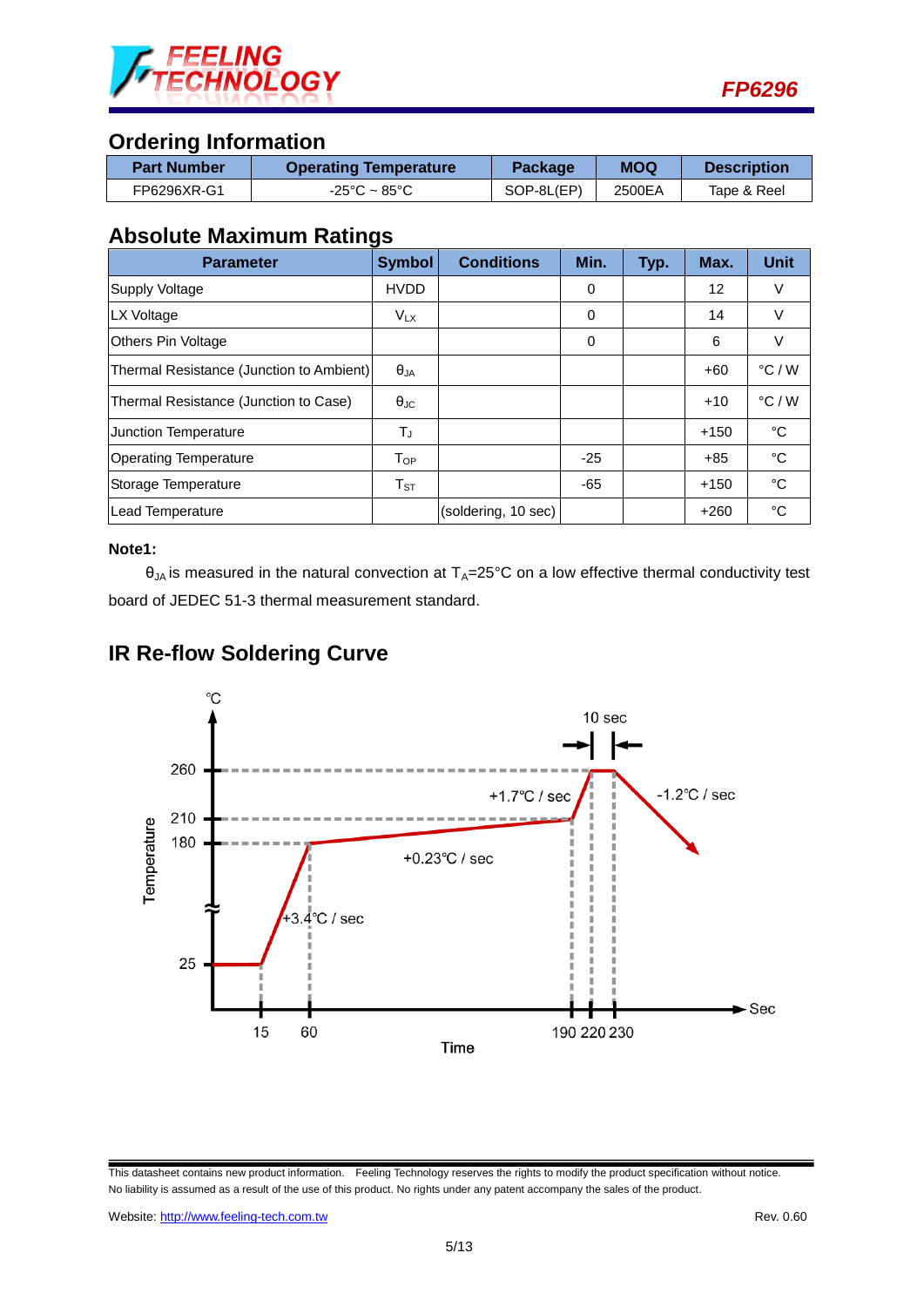

# **Recommended Operating Conditions**

| <b>Parameter</b>                                                              | <b>Symbol</b>             | <b>Conditions</b>                    | Min.  | Typ.   | Max.  | Unit            |  |
|-------------------------------------------------------------------------------|---------------------------|--------------------------------------|-------|--------|-------|-----------------|--|
| <b>Supply Voltage</b>                                                         | <b>HVDD</b>               |                                      | 2.7   |        | 12    | V               |  |
| <b>Operating Temperature Range</b>                                            | <b>TA</b>                 | <b>Ambient Temperature</b>           | $-25$ |        | 85    | $^{\circ}C$     |  |
| DC Electrical Characteristics (HVDD=12V, TA=25°C, unless otherwise specified) |                           |                                      |       |        |       |                 |  |
| <b>Parameter</b>                                                              | <b>Symbol</b>             | <b>Conditions</b>                    | Min.  | Typ.   | Max.  | <b>Unit</b>     |  |
| <b>System Supply Input</b>                                                    |                           |                                      |       |        |       |                 |  |
| Input Supply Range                                                            | <b>HVDD</b>               |                                      | 2.7   |        | 12    | V               |  |
| Under Voltage Lockout                                                         | VUVLO                     |                                      |       | 2.2    |       | $\vee$          |  |
| <b>UVLO Hysteresis</b>                                                        |                           |                                      |       | 0.1    |       | V               |  |
| Quiescent Current                                                             | l <sub>DD</sub>           | VFB=1.3V, No switching               |       | 0.45   |       | mA              |  |
| <b>Average Supply Current</b>                                                 | <b>I</b> <sub>DD</sub>    | V <sub>FB</sub> =1.1V, Switching     |       | 4      |       | mA              |  |
| Shutdown Supply Current                                                       | l <sub>DD</sub>           | $V_{EN}$ =GND                        |       |        | 1     | μA              |  |
| Input Supply Voltage                                                          | $V_{\rm CC}$              | HVDD=12V, V <sub>CC</sub> no current | 4.75  | 5      | 5.25  | V               |  |
| <b>Oscillator</b>                                                             |                           |                                      |       |        |       |                 |  |
| <b>Operation Frequency</b>                                                    | F <sub>osc</sub>          |                                      | 340   | 400    | 460   | KH <sub>Z</sub> |  |
| Frequency Change with Voltage                                                 | $\triangle f/\triangle V$ | HVDD=2.5V to 12V                     |       | 5      |       | %               |  |
| Maximum Duty Cycle                                                            | T <sub>DUTY</sub>         |                                      |       | 90     |       | $\%$            |  |
| <b>Reference Voltage</b>                                                      |                           |                                      |       |        |       |                 |  |
| Reference Voltage                                                             | $V_{REF}$                 |                                      | 1.176 | 1.2    | 1.224 | $\vee$          |  |
| Line Regulation                                                               |                           | $HVDD=2.5V \sim 12V$                 |       | 0.2    |       | % / V           |  |
| <b>Error Amplifier</b>                                                        |                           |                                      |       |        |       |                 |  |
| <b>COMP Pin Sink Current</b>                                                  | <b>I</b> SINK             |                                      |       | 45     |       | μA              |  |
| <b>COMP Pin Source Current</b>                                                | <b>I</b> SOURCE           |                                      |       | 45     |       | μA              |  |
| <b>Enable Control</b>                                                         |                           |                                      |       |        |       |                 |  |
| Enable Voltage                                                                | $\mathsf{V}_\mathsf{EN}$  |                                      | 1.1   |        |       | V               |  |
| Shutdown Voltage                                                              | $V_{EN}$                  |                                      |       |        | 0.6   | V               |  |
| <b>MOSFET</b>                                                                 |                           |                                      |       |        |       |                 |  |
| On Resistance of Driver                                                       | $R_{DS(ON)}$              | $V_{CC} = 5V$ , $I_{LX} = 0.5A$      |       | 15     |       | mΩ              |  |
| <b>Protection</b>                                                             |                           |                                      |       |        |       |                 |  |
| <b>OCP Current</b>                                                            | $I_{OCP}$                 |                                      |       | 10     |       | Α               |  |
| Adjustable OCP Current                                                        | $I_{OCP}$                 | With External Resistor:<br>150k~51kΩ | 2     |        | 10    | Α               |  |
| <b>OTP Temperature</b>                                                        | T <sub>OTP</sub>          |                                      |       | $+150$ |       | $\rm ^{\circ}C$ |  |

This datasheet contains new product information. Feeling Technology reserves the rights to modify the product specification without notice. No liability is assumed as a result of the use of this product. No rights under any patent accompany the sales of the product.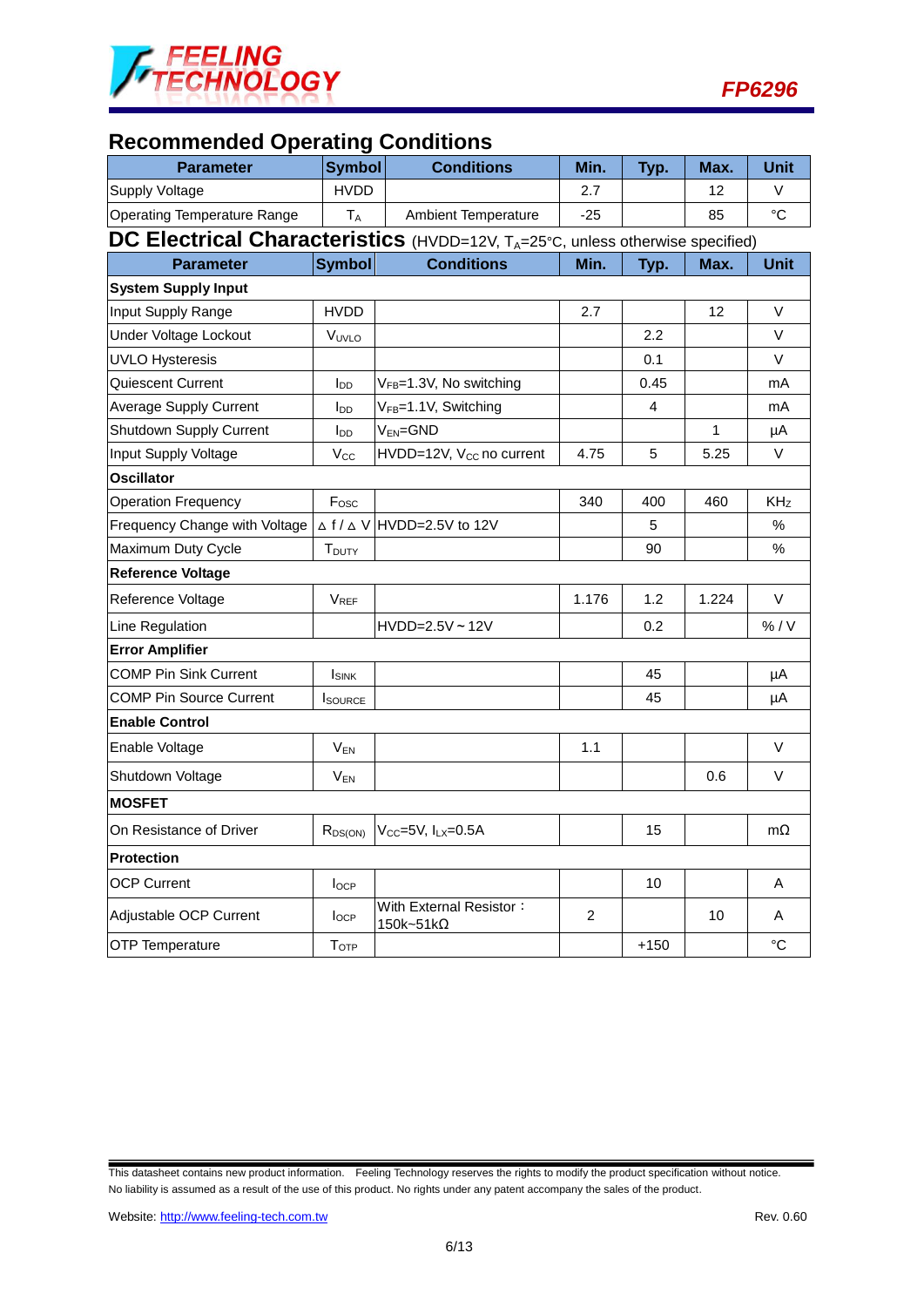

*FP6296*

## **Typical Operating Characteristics**

 $(T_A=25^\circ\text{C}$ , unless otherwise specified)



This datasheet contains new product information. Feeling Technology reserves the rights to modify the product specification without notice. No liability is assumed as a result of the use of this product. No rights under any patent accompany the sales of the product.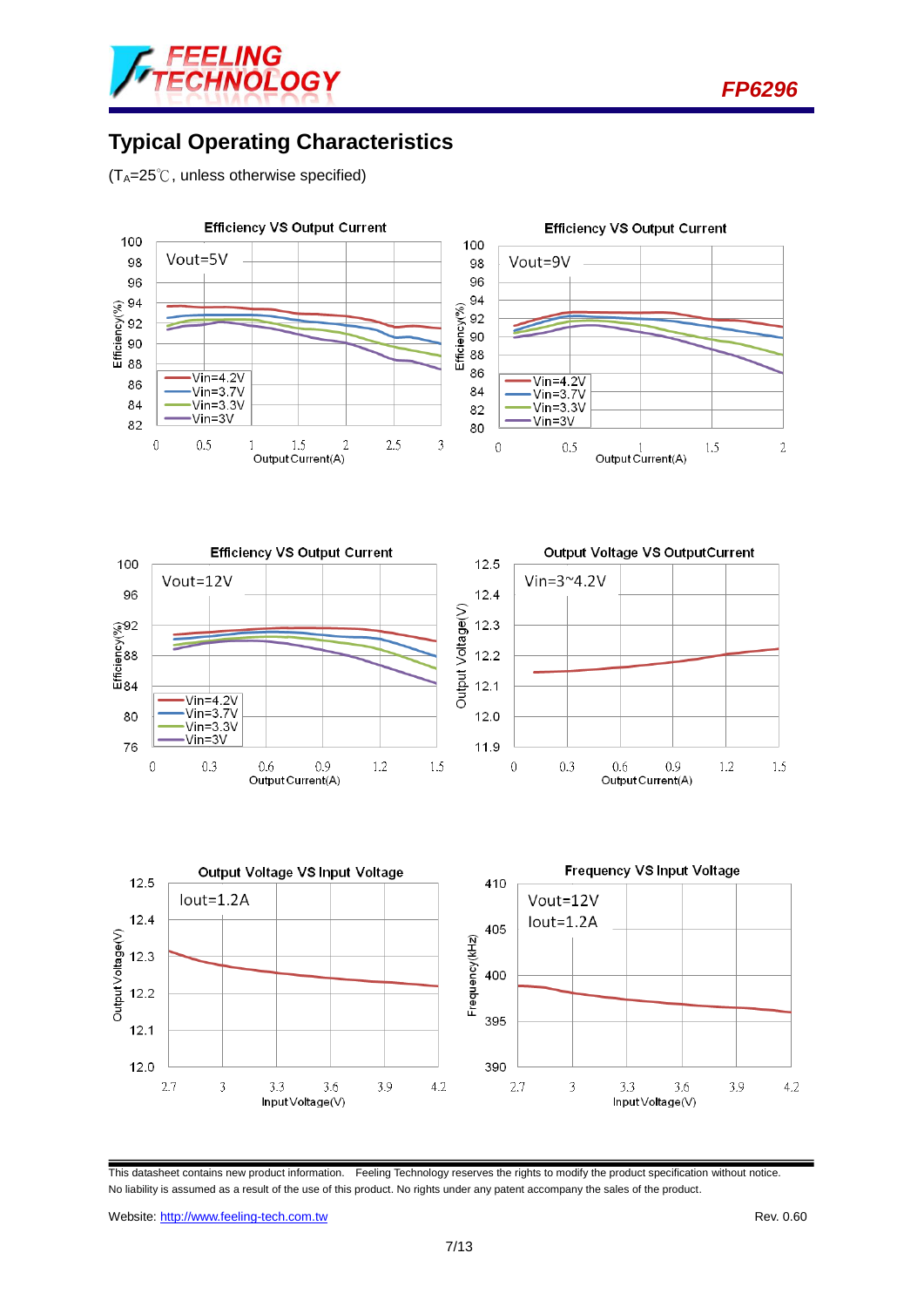

## **Function Description**

#### **Operation**

The FP6296 is a current mode boost converter. The switching frequency is 400KHz and operates with pulse width modulation (PWM). Build-in 14V / 10A MOSFET provides a high output voltage. The control loop architecture is peak current mode control; therefore slope compensation circuit is added to the current signal to allow stable operation for duty cycles larger than 50%.

#### **Current Limit Program**

A resistor between OC and GND pin programs peak switch current. The resistor value should be between 150k to 51kΩ. The current limit will be set from 2A to 10A. Keep traces at this pin as short as possible. Do not put capacitance at this pin.





Website: http://www.feeling-tech.com.tw **Rev. 0.60 Rev. 0.60** 

This datasheet contains new product information. Feeling Technology reserves the rights to modify the product specification without notice. No liability is assumed as a result of the use of this product. No rights under any patent accompany the sales of the product.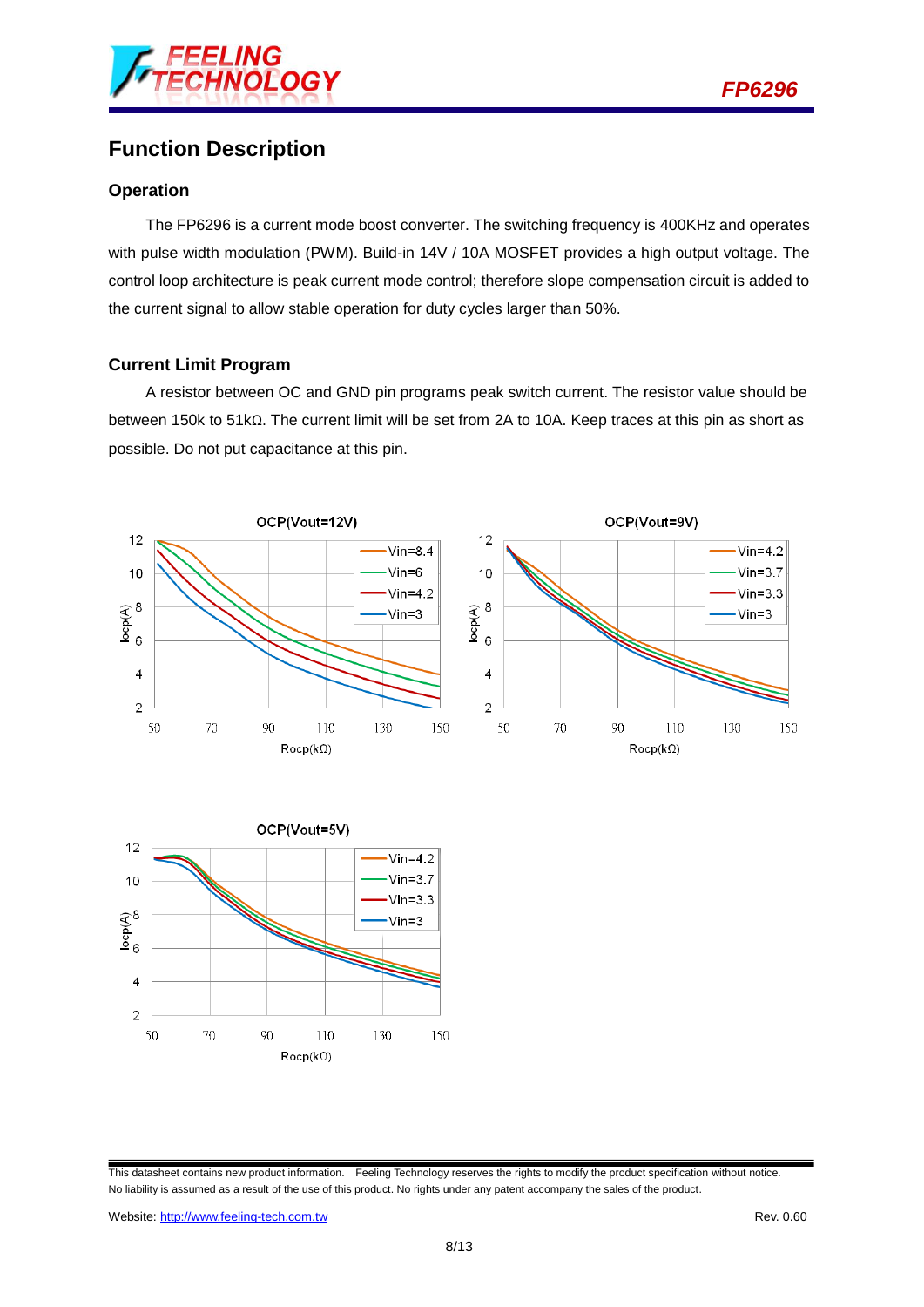

#### **Over Temperature Protection (OTP)**

FP6296 will turn off the power MOSFET automatically when the internal junction temperature is over 150°C. The power MOSFET wake up when the junction temperature drops 20°C under the OTP threshold temperature.

#### **Enable Mode / Shutdown Mode**

Drive the EN pin to ground to shutdown the IC. Shutdown mode forces to turn off all internal circuitry, and reduces the HVDD supply current to 1uA (max). The EN pin rising threshold is 1.1V.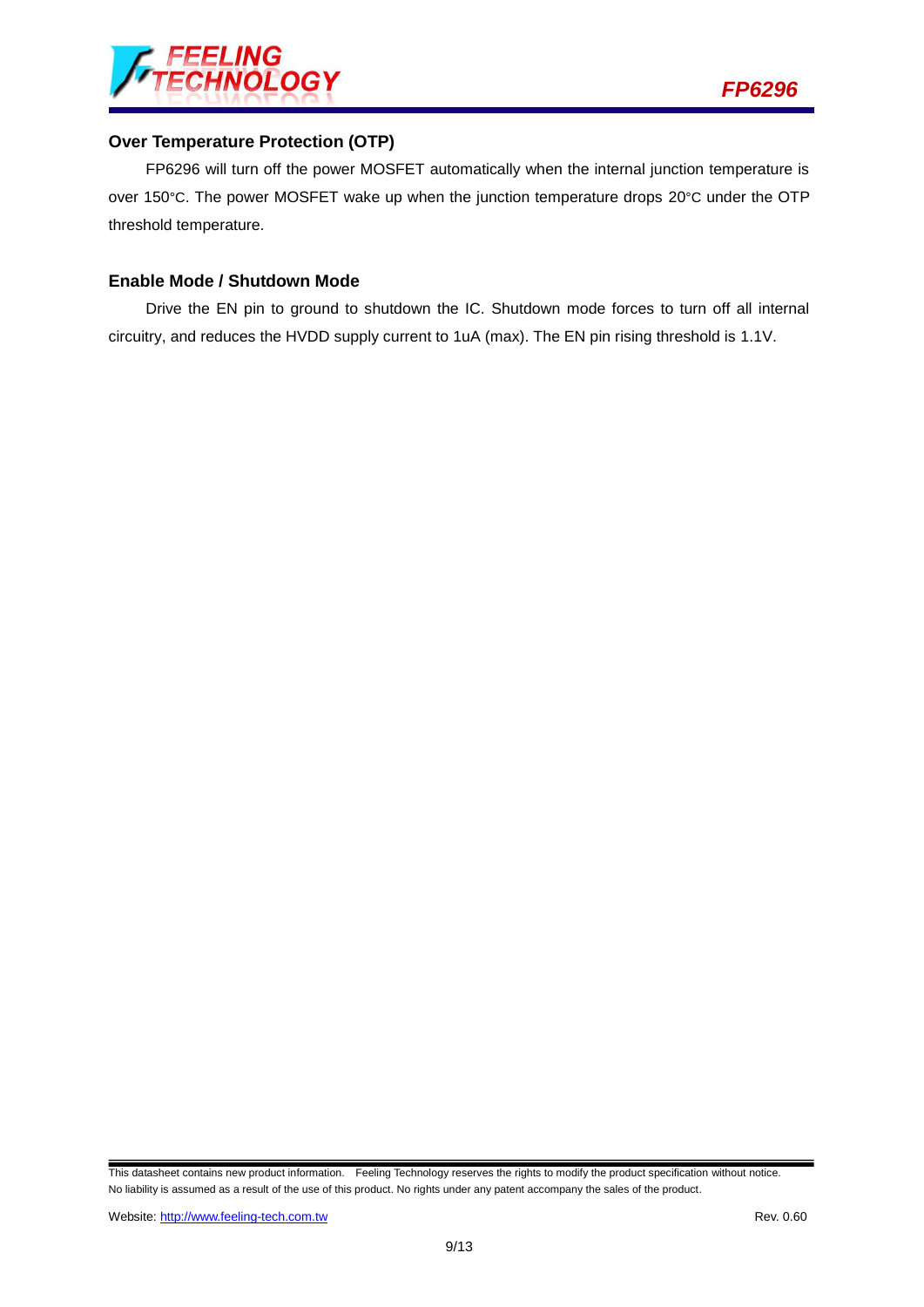

## **Application Information**

#### **Inductor Selection**

Inductance value is decided based on different condition. 3.3uH to 10µH inductor value is recommended for general application circuit. There are three important inductor specifications, DC resistance, saturation current and core loss. Low DC resistance has better power efficiency.

#### **Capacitor Selection**

The output capacitor is required to maintain the DC voltage. Low ESR capacitors are preferred to reduce the output voltage ripple. Ceramic capacitor of X5R and X7R are recommended, which have low equivalent series resistance (ESR) and wider operation temperature range.

#### **Diode Selection**

Schottky diodes with fast recovery times and low forward voltages are recommended. Ensure the diode average and peak current rating exceed the average output current and peak inductor current. In addition, the diode's reverse breakdown voltage must exceed the output voltage.

#### **Output Voltage Programming**

The output voltage is set by a resistive voltage divider from the output voltage to FB. The output voltage is:

$$
V_{OUT} = 1.2V \left(1 + \frac{R1}{R2}\right)
$$

#### **Layout Considerations**

- 1. The power traces, consisting of the GND trace, the LX trace and the  $V_{IN}$  trace should be kept short, direct and wide.
- 2. LX、L1 and D1 switching node, wide and short trace to reduce EMI.
- 3. The resistive divider R1and R2 must be connected to FB pin directly as closely as possible.
- 4. FB is a sensitive node. Please keep it away from switching node, LX.
- 5. The GND of the IC,  $C_{IN}$  and  $C_{OUT}$  should be connected close together directly to a ground plane.
- 6. The ground of  $C<sub>OUT</sub>$  should be connected close and together directly to IC's GND pin.

This datasheet contains new product information. Feeling Technology reserves the rights to modify the product specification without notice. No liability is assumed as a result of the use of this product. No rights under any patent accompany the sales of the product.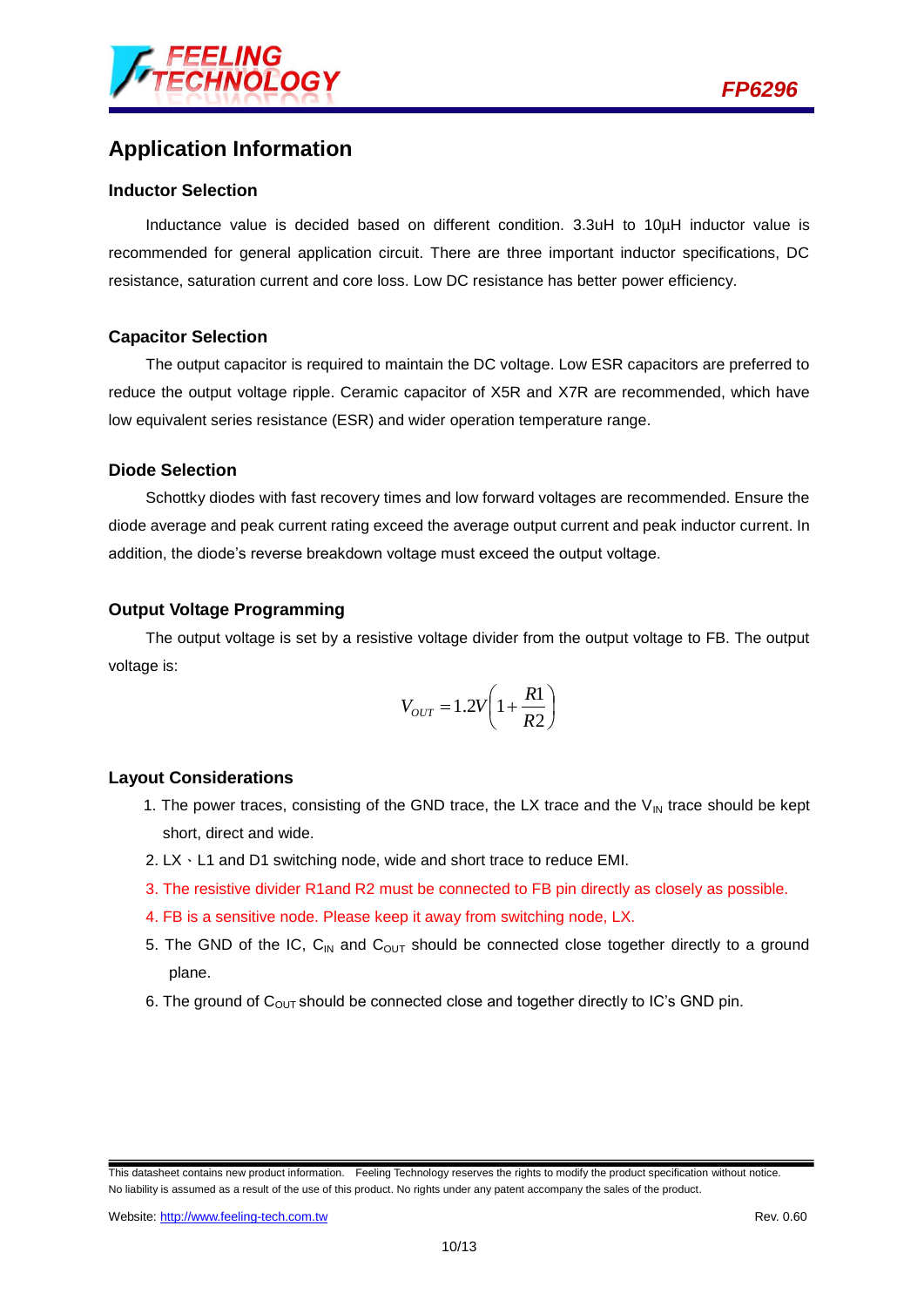





**Suggested Layout**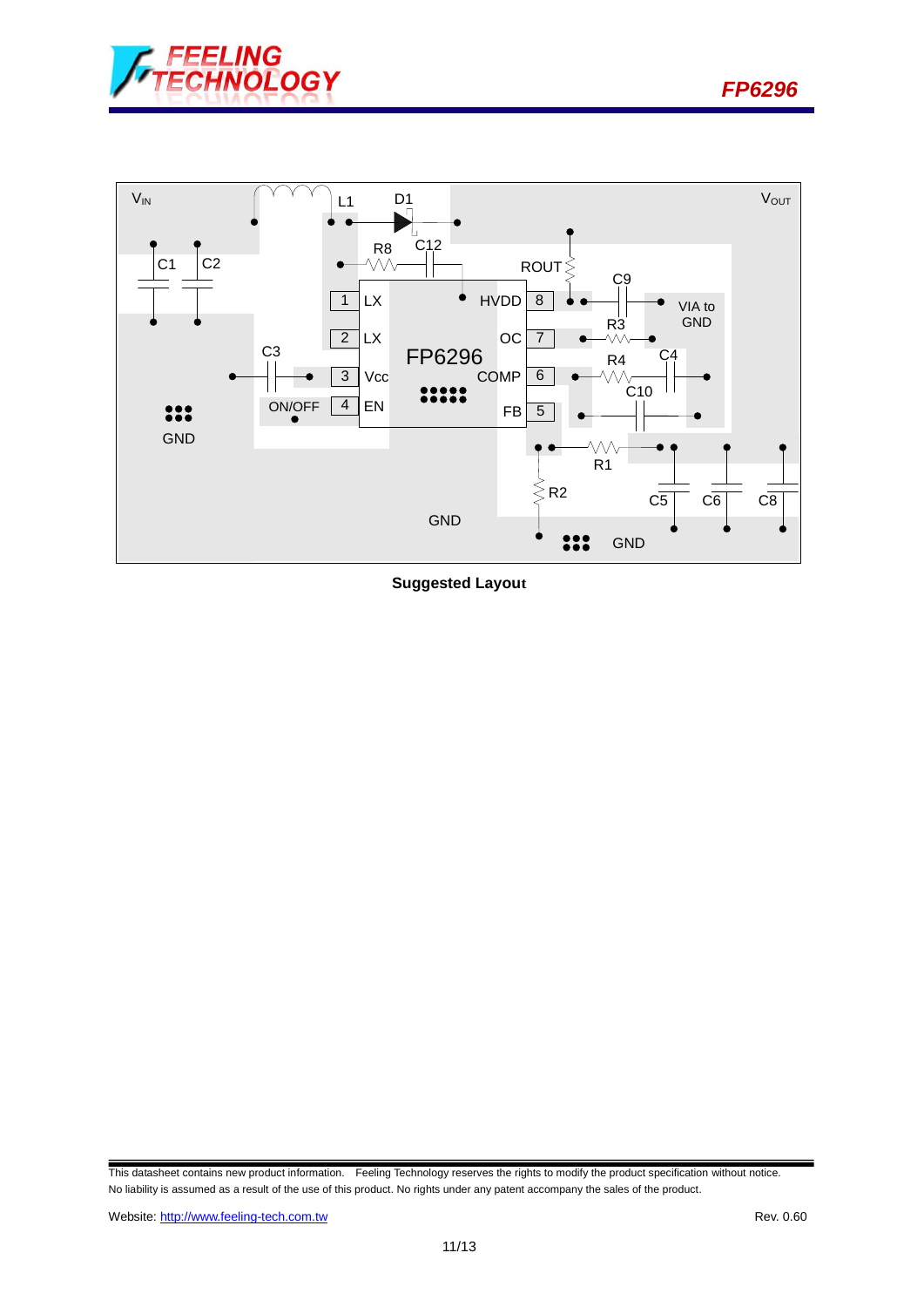

*FP6296*

# **Typical Application**





This datasheet contains new product information. Feeling Technology reserves the rights to modify the product specification without notice. No liability is assumed as a result of the use of this product. No rights under any patent accompany the sales of the product.